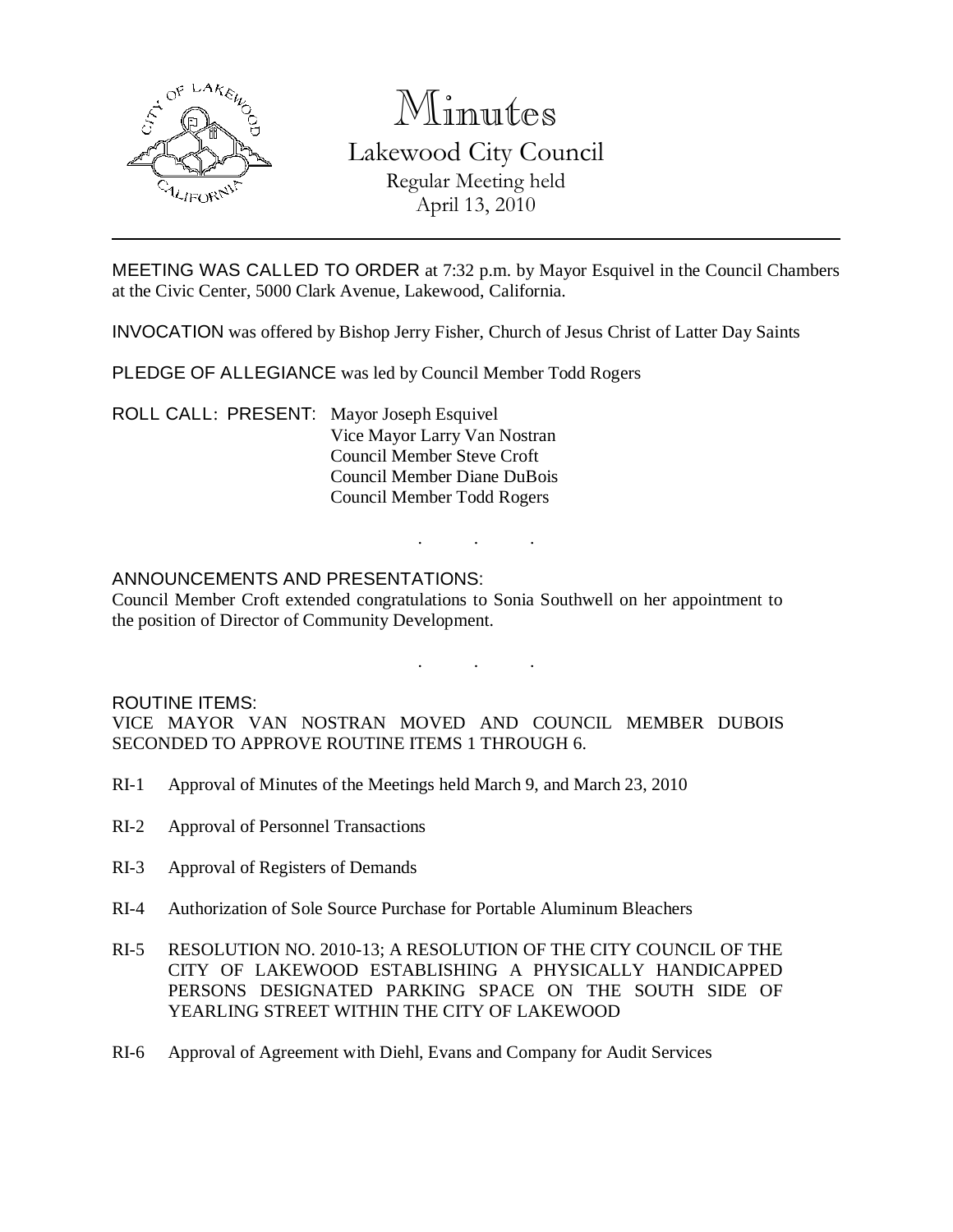City Council Minutes April 13, 2010 Page 2

ROUTINE ITEMS: Continued UPON ROLL CALL VOTE, THE MOTION WAS APPROVED:

AYES: COUNCIL MEMBERS: Van Nostran, DuBois, Croft, Rogers and Esquivel NAYS: COUNCIL MEMBERS: None

## 1.1 • AWARD OF BID FOR PUBLIC WORKS PROJECT NO. 09-8, TRAFFIC SIGNAL MODIFICATIONS AND FIRE STATION PREEMPT

. . .

Public Works Director Lisa Rapp made a presentation based on her memo in the agenda and reported that eight bids had been received for a project to modify traffic signals at the intersections of Woodruff Avenue and Harvey Way, at Candlewood Street and Graywood Avenue, and install a traffic signal pre-emption for the Fire Station 45 on Candlewood Street west of Lakewood Boulevard to improve their ability to quickly exit the Station. She stated that 65 percent of the work would be completed with grant funding for truck-impacted intersections through the Gateway Cities COG and the remaining funds would come from the City's Proposition C funds. It was the recommendation of staff that the City Council adopt the plans, specifications and working details for Public Works Project No. 09-08; award a contract to Christopher R. Morales, Inc. in the amount of \$179,935; authorize staff to approve a cumulative total of contract change orders, as needed, not to exceed \$25,000; and to appropriate \$18,000 for the General Fund for the Fire Station portion of the project.

Responding to a question from Council Member Rogers, Ms. Rapp stated that this was the first of three separate Public Works projects for traffic signal improvements that had been identified through the development of the Traffic Signal Master Plan, approved by the City Council in 2009. She advised that this project had been ready for bid first, as these grant funding requirements were less complex than the funding sources for the other two projects.

Council Member Van Nostran inquired about changes to the Woodruff Avenue and Harvey Way intersection in light of the new businesses going in on Woodruff. Ms. Rapp stated that the upgrade planned for that intersection was for the installation of new, longer mast arms to improve visibility for the left-turn phasing for north/south traffic.

Council Member Croft inquired about the regional upgrades to traffic signalization as part of the Douglas Park project. Ms. Rapp replied by stating that those planned upgrades, such as the hard-wired signal interconnect along Del Amo Boulevard, had been considered during the planning phase in order to maximize available funding.

Mayor Esquivel opened the public hearing at 7:46 p.m. and called for anyone in the audience wishing to address the City Council on this matter. There was no response.

#### COUNCIL MEMBER ROGERS MOVED AND COUNCIL MEMBER CROFT SECONDED TO APPROVE STAFF'S RECOMMENDATIONS.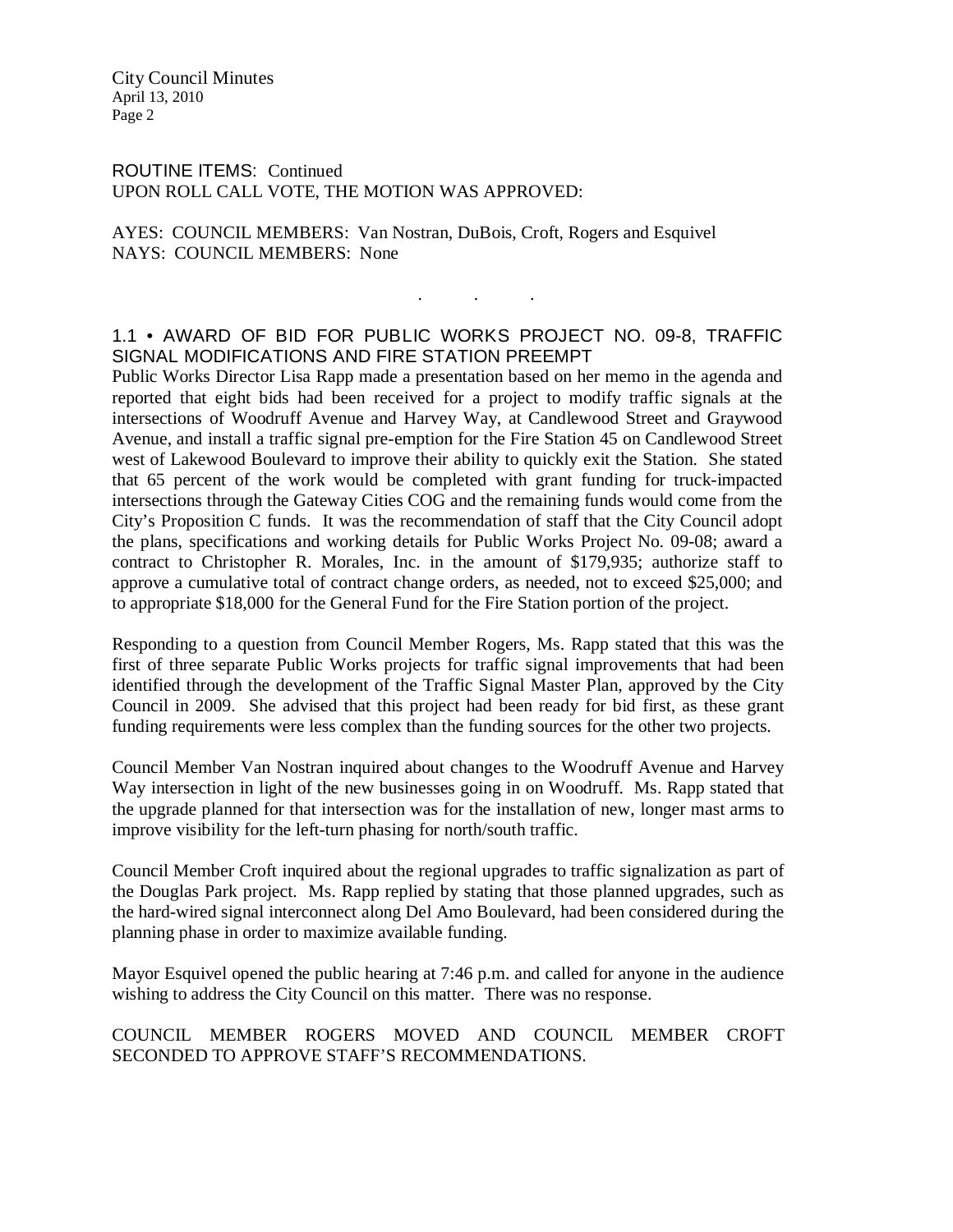#### 1.1 • AWARD OF BID FOR PUBLIC WORKS PROJECT NO. 09-8, TRAFFIC SIGNAL MODIFICATIONS AND FIRE STATION PREEMPT - Continued UPON ROLL CALL VOTE, THE MOTION WAS APPROVED:

AYES: COUNCIL MEMBERS: Van Nostran, DuBois, Croft, Rogers and Esquivel NAYS: COUNCIL MEMBERS: None

#### 1.2 • AWARD OF BID FOR PURCHASING BID 10-10, JOHN DEERE 2720 TRACTOR AND ATTACHMENTS

 $\mathbf{r}$  .  $\mathbf{r}$  ,  $\mathbf{r}$  ,  $\mathbf{r}$  ,  $\mathbf{r}$  ,  $\mathbf{r}$  ,  $\mathbf{r}$ 

Administrative Services Director Diane Perkin gave a report based on the memo in the agenda and stated two bids had been received for the purchase of a John Deere model 2720 tractor, with attachments, to be used primarily by the Environmental Resources Division for the installation and repair of irrigation lines. It was the recommendation of staff that the City Council authorize the purchase of the tractor and attachments from the low bidder, Eberhard Equipment, in the amount of \$36,107.75

Responding to a question from Council Member DuBois, Ms. Perkin stated that the Purchasing Officer had advertised the bids for this equipment, and that although bid packages had been distributed to other bidders, there had only been two companies who submitted bids.

Ms. Perkin responded to a question from Council Member Croft by stating that the additional attachments would allow this vehicle to be a multi-purpose piece of equipment that could be utilized by other departments for smaller jobs throughout the City.

Mayor Esquivel opened the public hearing at 7:51 p.m. and called for anyone in the audience wishing to address the City Council on this matter. There was no response.

VICE MAYOR VAN NOSTRAN MOVED AND COUNCIL MEMBER DUBOIS SECONDED TO APPROVE STAFF'S RECOMMENDATION. UPON ROLL CALL VOTE, THE MOTION WAS APPROVED:

AYES: COUNCIL MEMBERS: Van Nostran, DuBois, Croft, Rogers and Esquivel NAYS: COUNCIL MEMBERS: None

#### 1.3 • VACATION OF THE ALLEY WEST OF DEEBOYAR AVENUE NORTH OF CARSON STREET

. . .

The Director of Public Works made a presentation based on the memo in the agenda and stated a request had been received from the owner of an apartment complex at 4101-4131 Deeboyar Avenue to vacate the alley, which would allow the area to be fenced and gated to improve security. Pursuant to State law, the City would need to declare that the location was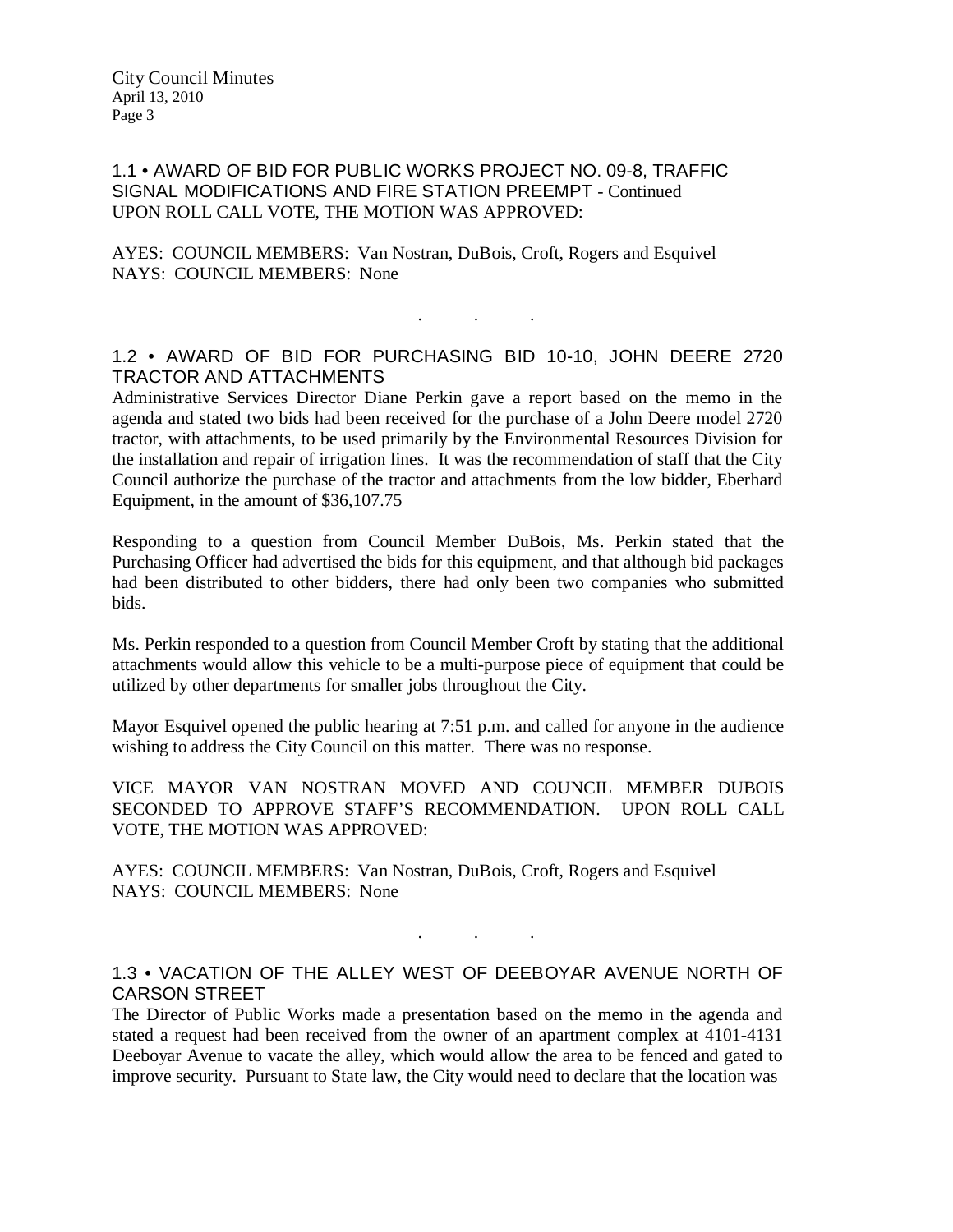#### 1.3 • VACATION OF THE ALLEY WEST OF DEEBOYAR AVENUE NORTH OF CARSON STREET - Continued

no longer needed as a travelled street or alley. She reported that as established by the resolution adopted by the City Council on March 9, 2010, notice of this hearing had been provided through publication and posting, with no inquiries or objections being received. It was the recommendation of staff that the City Council adopt the proposed resolution ordering the vacation of the alley west of Deeboyar Avenue north of Carson Street, direct the City Clerk to have the fully executed resolution recorded by the Los Angeles County Registrar-Recorder, and direct staff to provide copies of the resolution to the County Assessor and all affected utilities.

RESOLUTION NO. 2010-14; A RESOLUTION OF THE CITY COUNCIL OF THE CITY OF LAKEWOOD VACATING THE ALLEY WEST OF DEEBOYAR AVENUE NORTH OF CARSON STREET WITHIN THE CITY OF LAKEWOOD, CALIFORNIA, AND AS MORE PARTICULARLY DESCRIBED IN SAID RESOLUTION, AND SHOWN ON MAP ATTACHED HERETO

Council Member Croft determined from Ms. Rapp that once vacated, the property owner would assume full responsibility for maintenance of the alley.

Council Member Van Nostran inquired about requirements for the ongoing condition of the property. Ms. Rapp responded by stating that the vacation would allow the property owner to fence in the area and treat the area as a private driveway, but would still be subject to City regulations pertaining to property maintenance and could therefore be subject to code enforcement action if poorly maintained.

Mayor Esquivel opened the public hearing at 7:57 p.m. and called for anyone in the audience wishing to address the City Council on this matter. There was no response.

COUNCIL MEMBER ROGERS MOVED AND COUNCIL MEMBER DUBOIS SECONDED TO ADOPT THE RESOLUTION NO. 2010-14. UPON ROLL CALL VOTE, THE MOTION WAS APPROVED:

AYES: COUNCIL MEMBERS: Van Nostran, DuBois, Croft, Rogers and Esquivel NAYS: COUNCIL MEMBERS: None

2.1 • TRANSFER OF LAKEWOOD HOUSING AUTHORITY VOUCHER PROGRAM City Attorney Steve Skolnik recommended that this item be carried over to the next City Council meeting.

. . .

COUNCIL MEMBER CROFT MOVED AND VICE MAYOR VAN NOSTRAN SECONDED TO CONTINUE CONSIDERATION OF THE VOUCHER PROGRAM TRANSFER TO THE MEETING OF APRIL 20, 2010.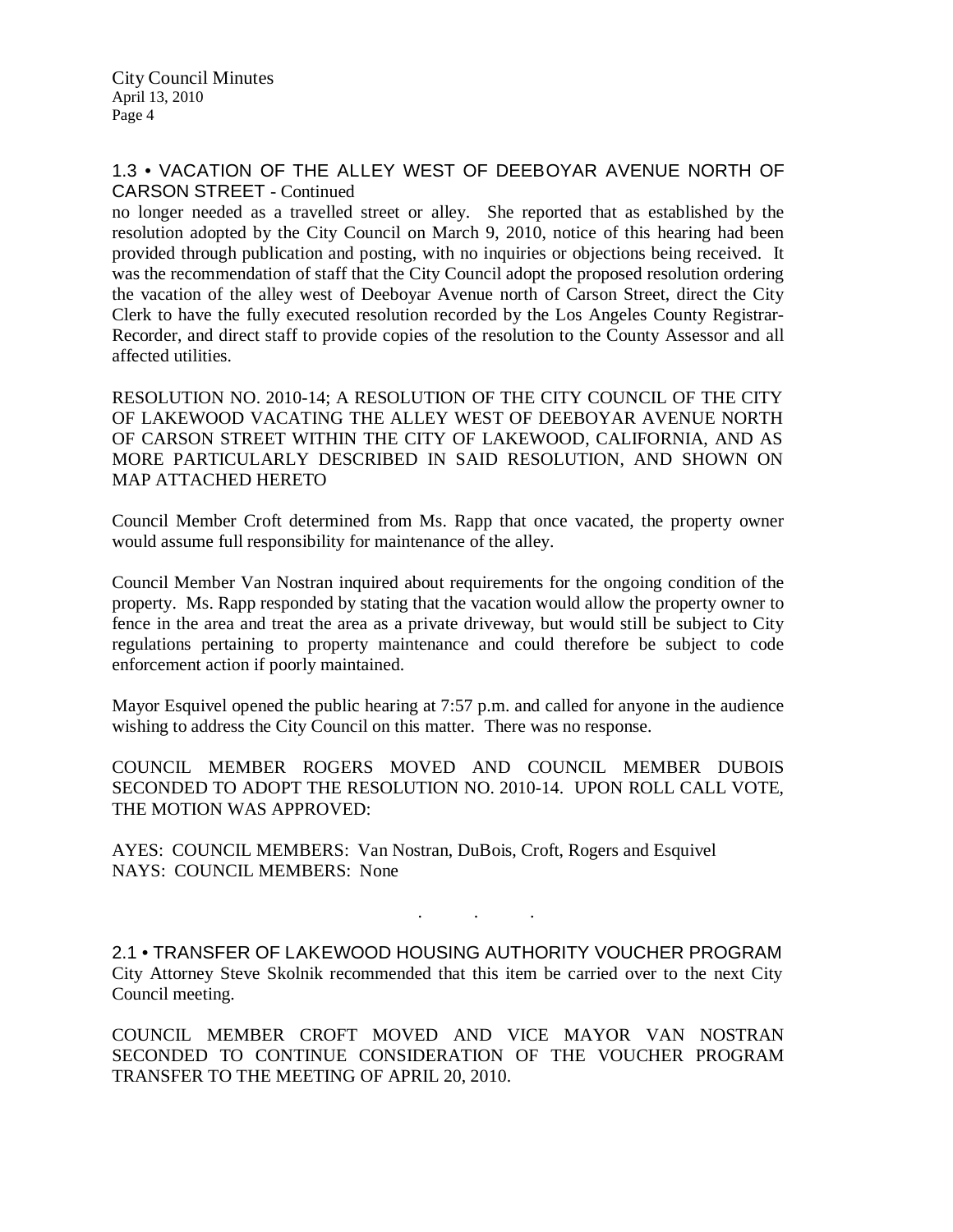#### 2.1 • TRANSFER OF HOUSING AUTHORITY VOUCHER PROGRAM - Continued UPON ROLL CALL VOTE, THE MOTION WAS APPROVED:

AYES: COUNCIL MEMBERS: Van Nostran, DuBois, Croft, Rogers and Esquivel NAYS: COUNCIL MEMBERS: None

# 3.1 • APPOINTMENTS TO GOVERNMENTAL ASSOCIATIONS, ORGANIZATIONS & COMMITTEES

. . .

Mayor Esquivel presented his organizational and committee appointments.

| ORGANIZATIONAL APPOINTMENTS<br><b>California Contract Cities</b>        |                                                               |                         |
|-------------------------------------------------------------------------|---------------------------------------------------------------|-------------------------|
| Association                                                             | DuBois - Representative                                       | Esquivel – Alternate    |
| California Joint Powers<br><b>Insurance Authority</b>                   | Van Nostran - Representative Croft - Alternate                |                         |
| So. Calif. Association of Governments (SCAG)<br><b>General Assembly</b> | $Croft$ – Representative                                      | DuBois - Alternate      |
| Gateway Cities COG Board                                                | DuBois - Representative                                       | Esquivel - Alternate    |
| Greater Los Angeles County<br><b>Vector Control District</b>            | Esquivel - Representative                                     |                         |
| Job Training Partnership Act<br><b>SELACO WIB</b>                       | <b>Esquivel - Policy Board</b><br>Pam Hyland - Advisory Board |                         |
| League of California Cities<br>L.A. County Division                     | Esquivel - Representative                                     | Van Nostran - Alternate |
| <b>City Selection Committee</b>                                         | Rogers - Representative                                       | Esquivel - Alternate    |
| <b>Annual League Conference</b>                                         | Esquivel - Representative                                     | Croft - Alternate       |
| L.A. County Sanitation<br>District #3 $&$ #19                           | Esquivel - Representative                                     | Van Nostran - Alternate |
| <b>Southeast Water Coalition</b>                                        | Rogers - Representative                                       | Croft – Alternate       |